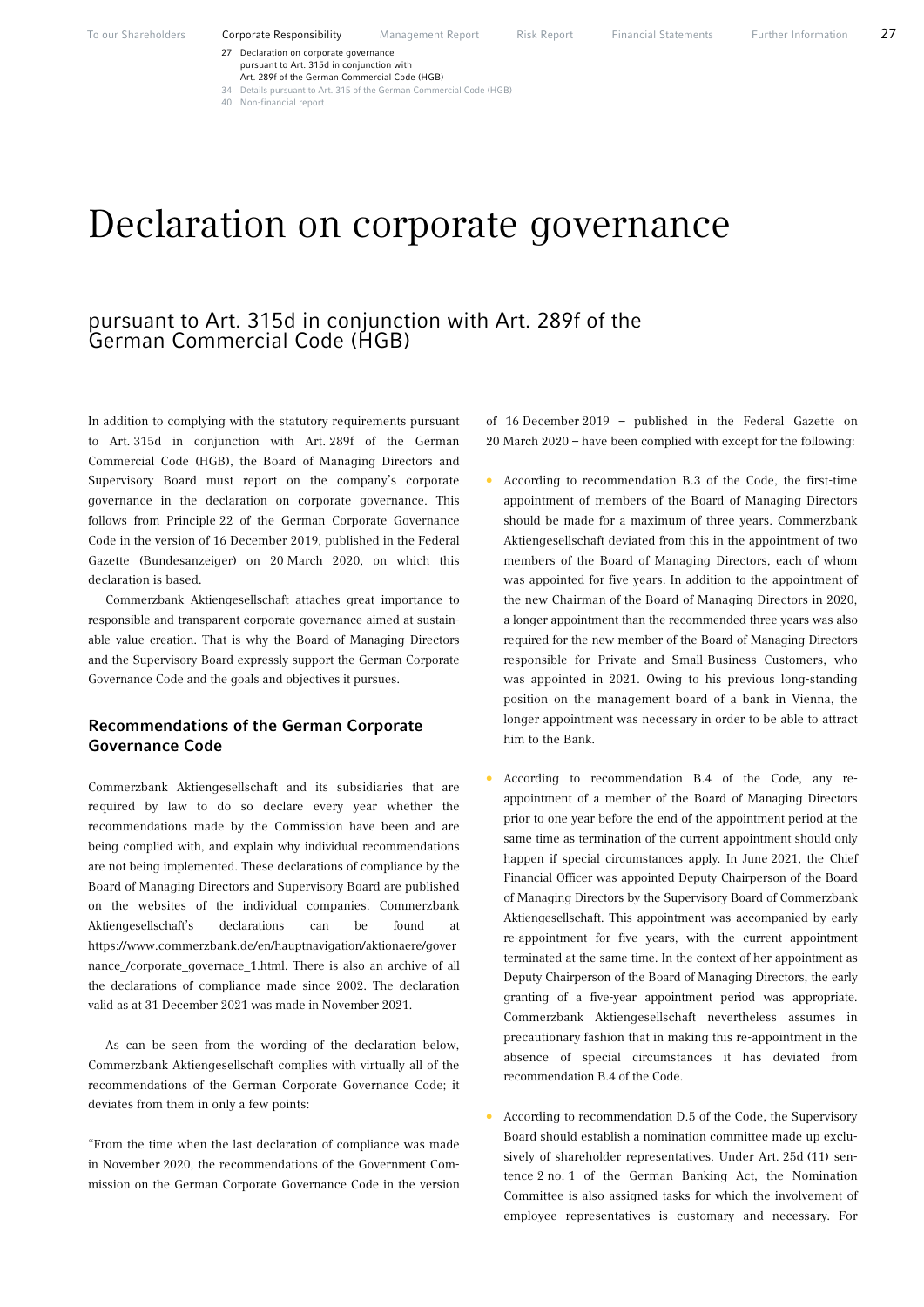example, the Nomination Committee is tasked with assisting the supervisory board in identifying candidates to fill management positions at banks. In order to maintain the established practice at Commerzbank of involving both employee and shareholder representatives in the selection of candidates for the Board of Managing Directors, two members of the Commerzbank Supervisory Board's Nomination Committee are employee representatives.

• According to recommendation G.10 sentence 1 of the Code, the variable remuneration amounts granted to a member of the Board of Managing Directors should be predominantly invested in the company's shares or granted as share-based remuneration, with due regard to the respective tax burdens. Commerzbank's remuneration system provides for half of variable remuneration to be paid as share-based remuneration. This share-based portion ensures that the members of the Board of Managing Directors are sufficiently participating in the performance of Commerzbank shares. This incentivises them to align their actions with the long-term performance of Commerzbank Aktiengesellschaft."

## Suggestions of the German Corporate Governance Code

Commerzbank Aktiengesellschaft complies with all of the suggestions of the German Corporate Governance Code.

## Company values and governance practices of Commerzbank Aktiengesellschaft and the Commerzbank Group

Commerzbank Aktiengesellschaft and its subsidiaries are committed to their corporate, environmental and social responsibilities. To ensure sustainable corporate governance, extensive standards were defined in various spheres of activity and published on Commerzbank Aktiengesellschaft's website. Corporate values, which we refer to as "ComWerte", create a binding and unifying corporate culture. They lay the foundation for the entrepreneurial and individual responsibility of every employee in the Commerzbank Group. Based on the ComWerte corporate values, Commerzbank Aktiengesellschaft has set out codes of conduct for acting with integrity, which provide all Commerzbank Group employees with a binding framework for ethical and lawfully appropriate conduct in the day-to-day working environment. Both the ComWerte and the codes of conduct are reviewed as required and refined if necessary. Such a refinement was initiated in the 2021 financial year.

Commerzbank Aktiengesellschaft has also formulated guidelines on corporate responsibility as guidance for the sustainable orientation of the Commerzbank Group's business activities. One of the six guidelines is the commitment to the principles of the UN Global Compact, an initiative set up by the United Nations together with many renowned companies, which is dedicated to active environmental protection, responsible dealings with employees, respect for human rights and the fight against corruption and bribery. As a key financier of the German economy, Commerzbank Aktiengesellschaft has also defined various positions and guidelines for its core business on environmental and social issues. These are applied to the evaluation of transactions and business relationships and thus act as important points of reference. The basis for their preparation and regular review is the ongoing monitoring of media and non-governmental organisations on controversial environmental or social issues and regular discussion with non-governmental organisations. In addition, specific environmental guidelines have been formulated to guide the management of operational environmental impacts.

## Board of Managing Directors

The Commerzbank Aktiengesellschaft Board of Managing Directors is responsible for independently managing the Bank in the company's best interest. In doing so, it must consider the interests of shareholders, customers, employees and other stakeholders, with the objective of sustainable value creation. It develops the company's strategy, discusses it with the Supervisory Board and ensures its implementation. In addition, it sees that efficient risk management and risk control measures are in place. The Board of Managing Directors manages the Commerzbank Group as the Group executive body on the basis of uniform guidelines and exercises general control over all Group companies. It conducts the Bank's business activities in accordance with the law, the Articles of Association, its rules of procedure, internal guidelines and the relevant employment contracts. It cooperates on a basis of trust with Commerzbank Aktiengesellschaft's other corporate bodies, the employee representatives and the corporate bodies of other Group companies.

The composition of the Board of Managing Directors and the responsibilities of its individual members are presented on page 5 of this Annual Report. The work of the Board of Managing Directors is specified in greater detail in its rules of procedure, which may be viewed on Commerzbank Aktiengesellschaft's website.

The remuneration of the members of the Board of Managing Directors is presented in detail in the remuneration report, which is published on Commerzbank Aktiengesellschaft's website.

#### Supervisory Board

The Supervisory Board of Commerzbank Aktiengesellschaft advises and monitors the Board of Managing Directors in its management of the Bank and is directly involved in decisions of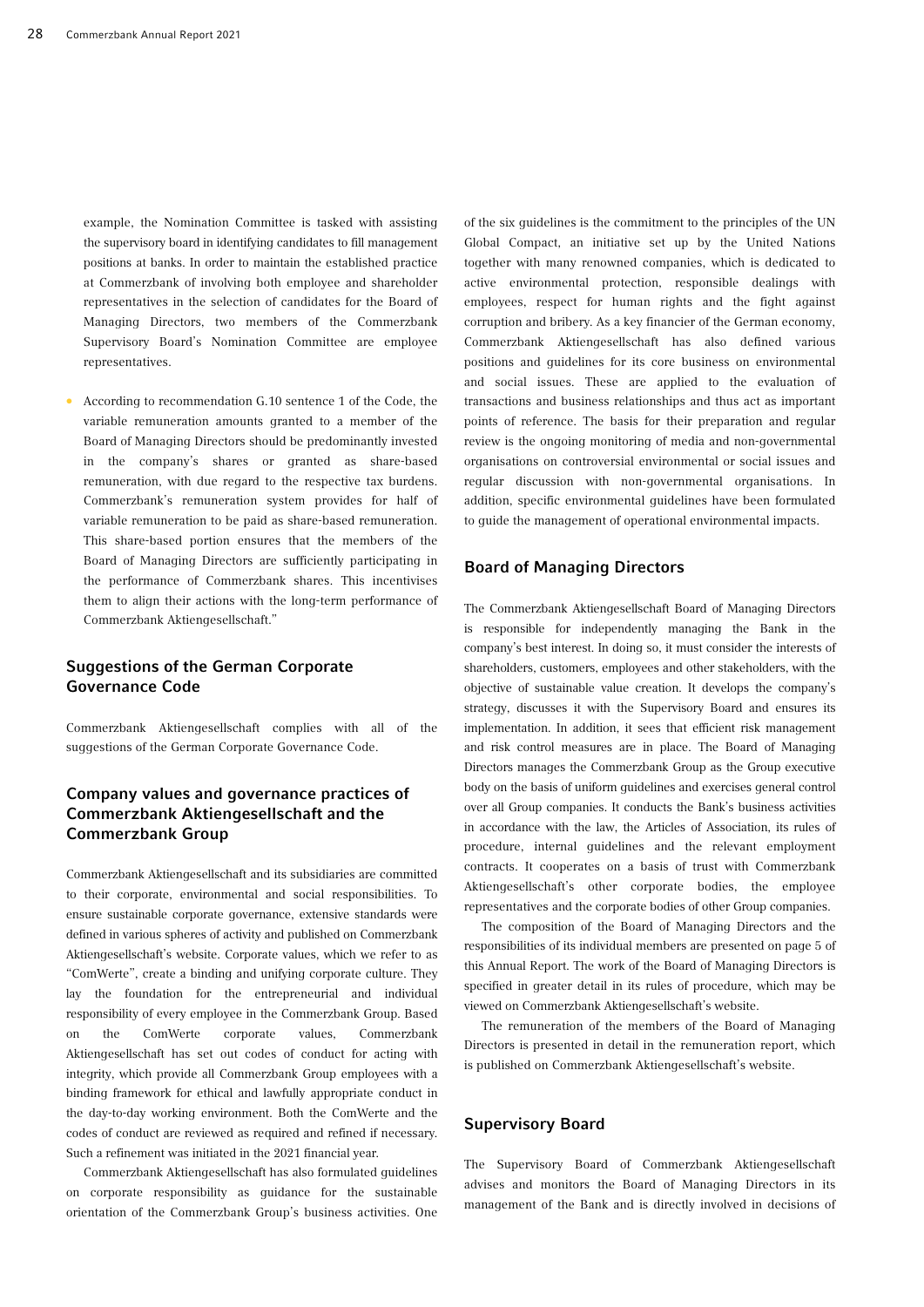To our Shareholders **Corporate Responsibility** Management Report Risk Report Financial Statements Further Information 29

27 Declaration on corporate governance

pursuant to Art. 315d in conjunction with

Art. 289f of the German Commercial Code (HGB)<br>Details pursuant to Art. 315 of the German Commercial Code (HGB) 34 Details pursuant to Art. 315 of the German Con

40 Non-financial report

fundamental importance. The Supervisory Board discharges its responsibilities in accordance with legal requirements, the Articles of Association and its rules of procedure. It cooperates closely and on a basis of trust with the Board of Managing Directors in the interests of the Bank. Taking into account the recommendations of the Presiding and Nomination Committee, the Supervisory Board decides on the appointment and dismissal of members of the Board of Managing Directors and, together with the Board of Managing Directors, ensures long-term succession planning. If necessary, external consultants are brought in.

The composition of the Supervisory Board and the members of its committees are presented on pages 19 to 21 of this Annual Report, in accordance with recommendation D.2 of the Code. Details of the work of this committee, its structure and its control function can be found in the report of the Supervisory Board on pages 6 to 18. Further details on how the Supervisory Board and its committees work can be found in the rules of procedure of the Supervisory Board, available on Commerzbank Aktiengesellschaft's website.

According to recommendation C.1 of the Code, the Supervisory Board should set concrete objectives and draw up a profile of skills and expertise for the board as a whole. In doing so, it should give consideration to diversity. Appointments proposed by the Supervisory Board to the Annual General Meeting should take these objectives into account while also seeking to fulfil the profile of skills and expertise for the board as a whole. Progress in implementing the targets should be published in the declaration on corporate governance. In addition, in accordance with recommendation C.2, an age limit for members of the Supervisory Board should be specified and disclosed in the declaration on corporate governance.

The Supervisory Board of Commerzbank Aktiengesellschaft has approved the following concrete objectives:

The composition of the Supervisory Board should be staffed in such a way, that its members have the necessary skills, expertise, experience and knowledge to be able to perform its duties properly. In particular, the Supervisory Board should have all the expertise and experience deemed essential for the activities of the Commerzbank Group. In addition, the legal requirements with regard to special expertise and professional experience of individual members of the Supervisory Board in special areas must be met (for example, expertise in the areas of accounting and auditing as well as in the areas of risk management and risk controlling), and at least one member of the Supervisory Board should have special expertise in environmental, social and governance (ESG) issues. The members of the Supervisory Board must be able to challenge and monitor the decisions made by the Board of Managing Directors. Furthermore, the members of the Supervisory Board should also be able to devote sufficient time to the performance of their duties. Members should be reliable, and consideration should be given to their commitment, personality,

professionalism, integrity and independence. The target is that the Supervisory Board should always have at least eight members elected by the Annual General Meeting who are independent as defined in recommendation C.6 of the Code, and not more than two former members of the Board of Managing Directors of Commerzbank Aktiengesellschaft. The length of service of the Supervisory Board members elected by the Annual General Meeting should generally not exceed a period of 12 years. The Supervisory Board has resolved a detailed profile of skills and expertise for its composition, which may be consulted on Commerzbank Aktiengesellschaft's website. The Supervisory Board takes account of the targets and requirements set out there in its election proposals to the Annual General Meeting and the regular assessment of the Supervisory Board as a whole and its individual members.

All targets set by the Supervisory Board for its composition and skills profile were implemented as at 31 December 2021. With Burkhard Keese as Chairman of the Audit Committee and Robin J. Stalker, who is also a member of the Audit Committee, the Supervisory Board has two members with special expertise in the areas of accounting and auditing. Robin J. Stalker also has special expertise in environmental, social and governance (ESG) issues. In order to remain aligned with developments within Commerzbank Aktiengesellschaft in matters of sustainability and also to ensure that the growing requirements and responsibilities of the Supervisory Board in this area are properly complied with, the Supervisory Board has also resolved to add environmental and governance matters to the work of the Social Welfare Committee, rename the committee accordingly and increase the number of members. All other goals and requirements of the skills profile were also met as at 31 December 2021. None of the members of the Supervisory Board elected at the Annual General Meeting exceed the normal length of service of 12 years. The specific periods of service of the individual members of the Supervisory Board as well as the particular skills and expertise they bring to the Supervisory Board of Commerzbank Aktiengesellschaft can be found in their CVs, which are available on Commerzbank Aktiengesellschaft's website.

In accordance with recommendation C.1 of the German Corporate Governance Code, the declaration on corporate governance should also provide information on what, in the view of the shareholder representatives, is the appropriate number of independent shareholder representatives on the Supervisory Board and the names of these members. According to recommendation C.6 of the Code, a Supervisory Board member is considered as independent if he or she is independent of the Bank and its Board of Managing Directors and independent of any controlling shareholder. A Supervisory Board member is independent of the Bank and its Board of Managing Directors if he or she has no personal or business relationship with the Bank or its Board of Managing Directors that may lead to a significant, non-transient conflict of interest. When assessing the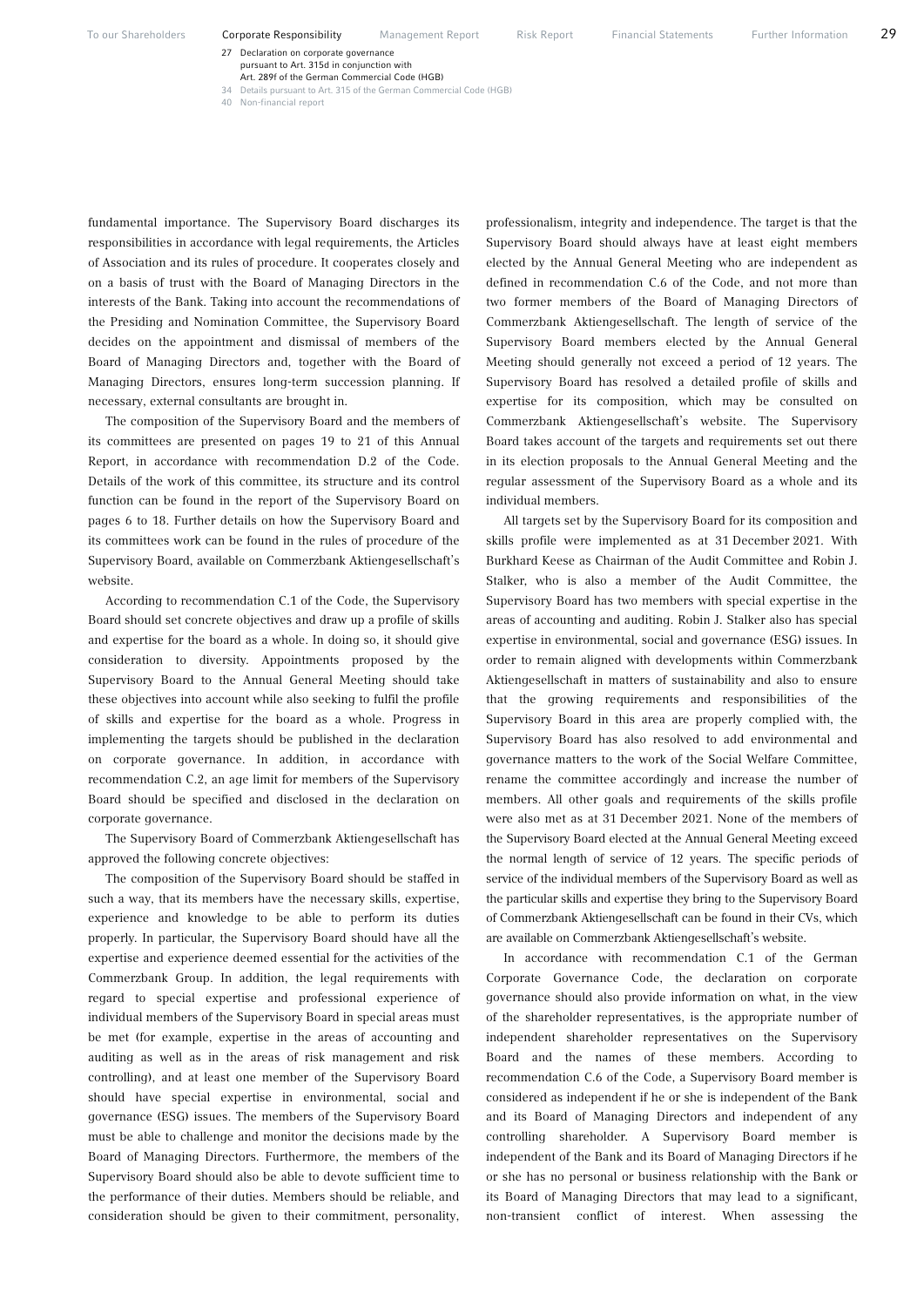independence of their members according to the recommendation of the Code, the shareholder representatives should in particular take into account whether the Supervisory Board member him or herself or a close relative of the Supervisory Board member was a member of the Bank's Board of Managing Directors in the two years before his or her appointment; currently has or had in the year leading up to his or her appointment a material business relationship with the Bank or one of its dependent companies, either directly or as a shareholder or in a responsible function of a non-Group company; is a close relative of a member of the Board of Managing Directors; or has been a member of the Supervisory Board for more than 12 years.

Based on the above criteria, all ten shareholder representatives can be classified as "independent" within the meaning of the German Corporate Governance Code, namely Helmut Gottschalk, Dr. Frank Czichowski, Sabine U. Dietrich, Dr. Jutta A. Dönges, Burkhard Keese, Daniela Mattheus, Caroline Seifert, Robin J. Stalker, Dr. Gertrude Tumpel-Gugerell and Frank Westhoff. Dr. Jutta A. Dönges and Dr. Frank Czichowski were proposed for election to the Supervisory Board of Commerzbank Aktiengesellschaft at the suggestion of the Financial Market Stabilisation Fund, represented by the Federal Republic of Germany – Finance Agency. The Financial Market Stabilisation Fund holds 15.6% of the share capital of Commerzbank Aktiengesellschaft and is therefore not a controlling shareholder within the meaning of the German Corporate Governance Code. Nor does the Federal Republic of Germany – Finance Agency have a material business relationship with Commerzbank Aktiengesellschaft.

As a result, the target of always having at least eight independent Supervisory Board members elected by the Annual General Meeting has been achieved. The Supervisory Board's own assessment that it contains an appropriate number of independent members is therefore well-founded.

In 2021, the Supervisory Board dealt with the results of the efficiency audit carried out in the 2020 financial year. On the basis of the results, it drew up a catalogue of measures that covers topics such as Supervisory Board expertise, qualification and training measures, and optimisation of the remuneration system for the Board of Managing Directors, and implemented these measures. At the end of the 2021 financial year, in accordance with recommendation D.13 of the German Corporate Governance Code, the Supervisory Board also reviewed the effectiveness of its work in 2021 as part of the assessment required under Art. 25d (11) nos. 3 and 4 of the German Banking Act (KWG). For this purpose all members of the Supervisory Board completed various questionnaires, which were then analysed. The resulting analyses were presented to the plenary session for discussion at the start of 2022. On the basis of these discussions, a catalogue of measures was drawn up, which will be promptly addressed. The members of the Supervisory Board believe that the board and its committees work effectively and to a high standard overall.

In accordance with recommendation E.2 of the German Corporate Governance Code and Art. 3 (6) of the rules of procedure of the Supervisory Board, each member of the Supervisory Board must disclose any conflicts of interest. No member of the Supervisory Board declared such a conflict of interest during the year under review.

The remuneration of the members of the Supervisory Board of Commerzbank Aktiengesellschaft is presented in detail in the remuneration report, which is published on Commerzbank Aktiengesellschaft's website.

In accordance with recommendation B.2 of the German Corporate Governance Code, the Supervisory Board works with the Board of Managing Directors to ensure long-term succession planning for the Board of Managing Directors, which also includes measures to ensure they can respond appropriately to any shortterm staffing changes (such as resignations for personal reasons). The Presiding and Nomination Committee of the Supervisory Board of Commerzbank Aktiengesellschaft is responsible for succession planning. It assists the Supervisory Board in selecting applicants for positions on the Board of Managing Directors. Therefore, it takes account of the balance and range of knowledge, skills and experience of all the board members and draws up a job description with an applicant profile. In drawing up the job description, it takes account of the skills and expertise profile and suitability matrix for the Board of Managing Directors as well as other targets for its composition (such as diversity). In accordance with Art. 25 (11) no. 5 of the German Banking Act, the Presiding and Nomination Committee also reviews the principles of the Board of Managing Directors for the selection and appointment of persons at top management level. It also determines whether there are suitable succession candidates at this level for appointment to the Board of Managing Directors.

The resolution of the 2020 Annual General Meeting on the system of remuneration for members of the Supervisory Board pursuant to Art. 113 (3) sentence 1 of the German Stock Corporation Act is published on Commerzbank Aktiengesellschaft's website. The 2022 Annual General Meeting is to vote on an adjustment to the remuneration system for the members of the Supervisory Board with regard to remuneration for serving on committees.

#### **Diversity**

Both Commerzbank Aktiengesellschaft and the Group companies take diversity into account in the composition of the Board of Managing Directors, appointments to management and recommendations for the election of Supervisory Board members (recommendations A.1, B.1 and C.1 of the Code). The aim is to reduce the risk of prejudice and "groupthink". In addition,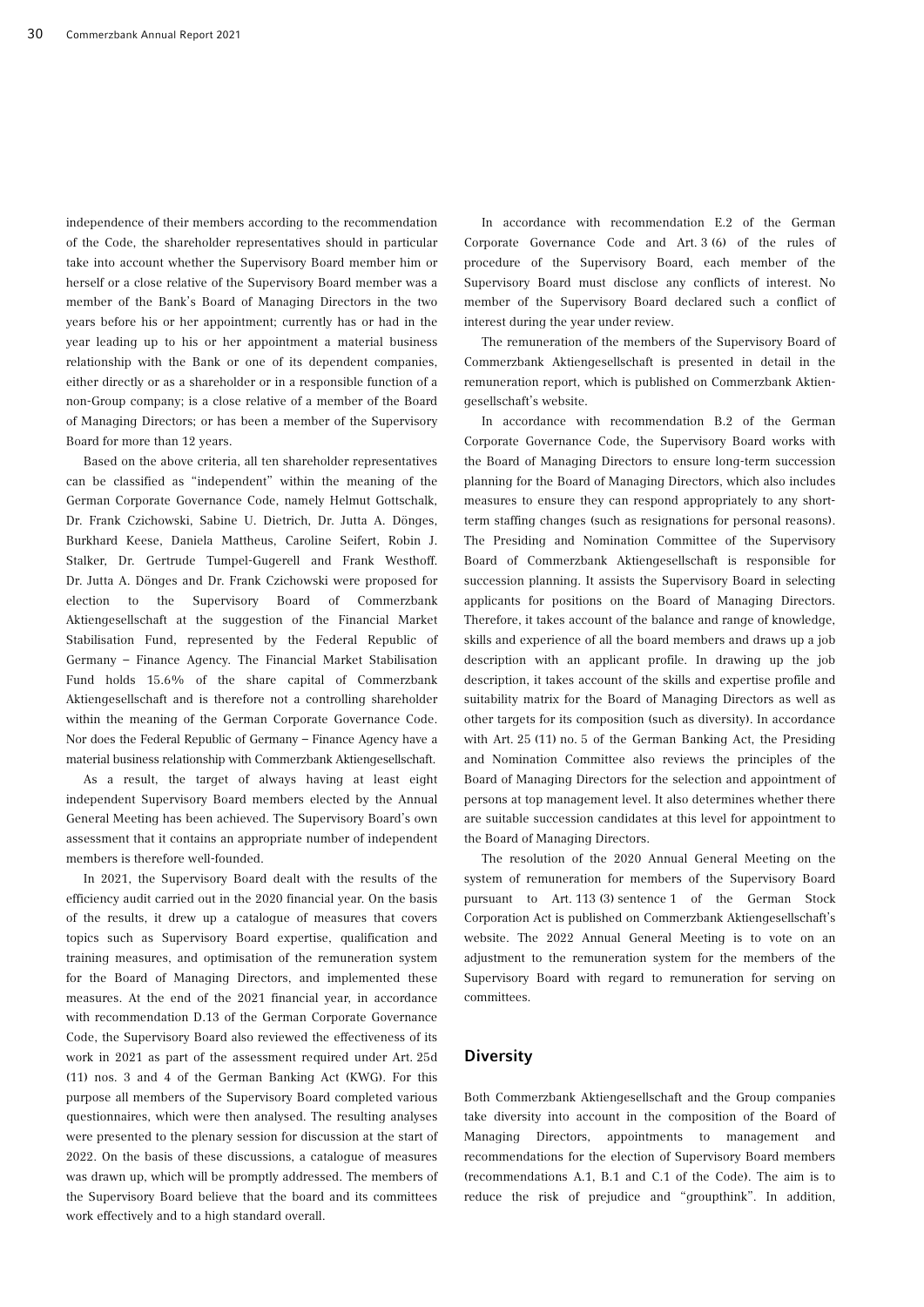To our Shareholders **Corporate Responsibility** Management Report Risk Report Financial Statements Further Information 31

27 Declaration on corporate governance pursuant to Art. 315d in conjunction with

Art. 289f of the German Commercial Code (HGB)<br>Details pursuant to Art. 315 of the German Commercial Code (HGB) 34 Details pursuant to Art. 315 of the German Con

40 Non-financial report

diversity contributes to a broader range of experience and a greater spectrum of knowledge, capabilities and expertise.

## Diversity policy and information on the minimum proportions of women and men on the Supervisory Board

The Supervisory Board of Commerzbank Aktiengesellschaft consists of 20 members. As already mentioned in the description of the targets for the composition of the Supervisory Board, the Supervisory Board is supposed to always have at least eight members elected by the Annual General Meeting who are independent (shareholder representatives) as defined in recommendations C.6, C.7 and C.8 of the Code and – in accordance with recommendation C.11 – not more than two former members of the Board of Managing Directors of Commerzbank Aktiengesellschaft. The Supervisory Board has also set a regular age limit of 72 and aims to have a broad range of ages represented on the board. The Supervisory Board also wants its members to have a suitable range of educational and professional backgrounds and for the board to have at least one international member at all times. The Supervisory Board also considers appropriate female and male representation when proposing candidates to the Annual General Meeting for election. The Supervisory Board is committed to fulfilling the statutory minimum requirement for female and male representation of at least 30% each. Thereby it has to be considered that the only way the Supervisory Board is able to influence its composition is by the candidates it proposes to the Annual General Meeting for election. The employee representatives on the Supervisory Board are also striving to maintain female and male representation of at least 30% each among employee representatives in future.

The Supervisory Board achieved all the stated goals in the 2021 financial year. As at 31 December 2021, with Dr. Gertrude Tumpel-Gugerell and Robin J. Stalker, the Supervisory Board included two international members and nine women, five of whom were shareholder representatives. The percentage of women on the Supervisory Board is therefore 45% at present, while the proportion of men is 55%.

The situation in the Group companies is similar. Where required by law, they have also set their own targets for the proportion of women on their supervisory boards.

The members of the Supervisory Board of Commerzbank Aktiengesellschaft are between 48 and 70 years old; the average age is 56.8. The educational and professional backgrounds of the Supervisory Board members are varied: there are members of the Supervisory Board with banking training, lawyers, members with business degrees, and engineers. Many members of the Supervisory Board have significant banking experience.

### Diversity policy and minimum proportions on the Board of Managing Directors

In making appointments to the Board of Managing Directors, the Supervisory Board aims to increase diversity, particularly with regard to age, geographic origin, education and professional background and to give appropriate consideration to women. As a rule, the members of the Board of Managing Directors should not be over 65 years of age. In addition, the Supervisory Board ensures that the members of the Board of Managing Directors have a suitable range of educational and professional backgrounds.

The Supervisory Board had set a target of at least one female member by 31 December 2021. This target was met ahead of schedule on 1 November 2017 and has been exceeded since 1 January 2020 with two women on the Board of Managing Directors. This means that the minimum proportions under Art. 76 (3a) of the German Stock Corporation Act have been met and indeed exceeded, according to which a Board of Managing Directors consisting of more than three people must have at least one woman and at least one man among its members. The Supervisory Board will strive to continue to exceed the statutory minimum proportions in the future. The proportion of women on the Board of Managing Directors was 33.3% as at 31 December 2021.1

Where required by law, the Group companies have also set their own targets for the proportion of women on their management boards.

#### Targets for the first and second levels of management

Art. 76 (4) of the German Stock Corporation Act (AktG) requires the Board of Managing Directors of Commerzbank Aktiengesellschaft to set a target for female representation at the two management levels below the Board of Managing Directors and a deadline for achieving this target. In accordance with Art. 25 (1) of the Introductory Act of the German Stock Corporation Act, the targets and deadlines had to be set for the first time and documented by 30 September 2015. The deadlines specified had to be no later than 30 June 2017. A maximum period of five years applies to all subsequent deadlines under Art. 76 (4) of the German Stock Corporation Act.

The Board of Managing Directors last set new targets for female representation at the first and second management levels of Commerzbank Aktiengesellschaft (in Germany) in December 2021. The target is 25% for the first management level and likewise 25% for the second level. The deadline set for achieving the targets is 31 December 2026. Commerzbank Aktiengesellschaft has thus set itself ambitious targets despite the uncertainties resulting from the Bank's current transformation programme. It is

 $1$  With approval of the appointment of Dr. Oliveri del Castillo-Schulz by the regulatory authority, the proportion of women is 28.6%.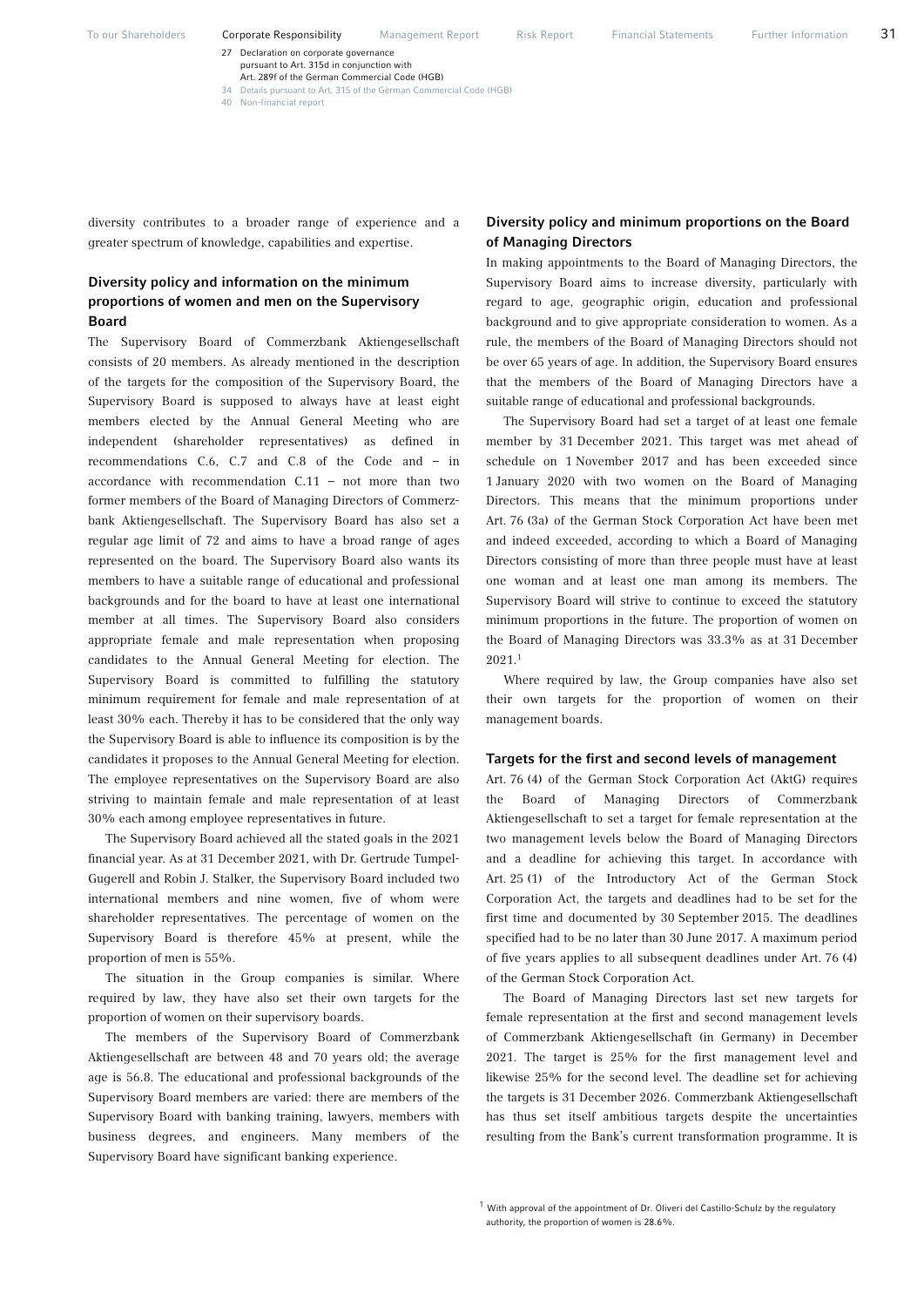an important objective for the Bank and the Group as a whole to further increase the number of women in management positions.

As at 31 December 2021, the first management level below the Board of Managing Directors at Commerzbank Aktiengesellschaft consisted of 38 managers, of whom 32 were male and 6 female. The percentage of women in the first level of management below the Board of Managing Directors was therefore 15.8%.

The second management level below the Board of Managing Directors consisted of 359 people, of whom 278 were male and 81 female. The percentage of women in the second level of management below the Board of Managing Directors was thus 22.6%.

The Board of Managing Directors chose not to set targets for the first and second levels of management at Group level. Instead, the individual Group companies have set their own targets within the statutory framework.

In the Group, the first management level below the Board of Managing Directors consisted of 41 people, of whom 35 were male and 6 female. The percentage of women at the first management level below the Board of Managing Directors as at the reporting date was therefore 14.6%.

The second management level below the Board of Managing Directors consisted of 422 people, of whom 336 were male and 86 female. The percentage of women at the second management level below the Board of Managing Directors was therefore 20.4%.

## Accounting

Accounting at the Commerzbank Group and Commerzbank Aktiengesellschaft gives a true and fair view of the assets, liabilities, financial position and financial performance of the Group in compliance with the respective accounting standards. The Group financial statements and Group management report are prepared in accordance with International Financial Reporting Standards as published by the International Accounting Standards Board (IASB) and applicable in the EU (IFRS) and the supplementary provisions of the German Com-mercial Code (HGB); the parent company financial statements and management report of Commerzbank Aktiengesellschaft are prepared in accordance with the provisions of the German Commercial Code. The Group financial statements and parent company financial statements are prepared by the Board of Managing Directors and approved by the Supervisory Board. The audit is performed by the auditor elected by the Annual General Meeting.

The Group management report also includes a detailed risk report, providing information on the Bank's responsible handling of the various types of risk. It may be found on pages 101 to 144 of this Annual Report.

During the financial year, shareholders and third parties receive additional information about the course of business by means of the interim report as at 30 June and interim financial information (as at 31 March and 30 September). The interim report as at 30 June is also prepared in accordance with IFRS. In the interim financial information as at 31 March and 30 September, the statement of comprehensive income, balance sheet and statement of changes in equity are prepared in accordance with the applicable IFRS accounting, measurement and consolidation principles for interim reporting.

## Shareholder relations, transparency and communication

The Annual General Meeting of shareholders takes place once a year. It decides on the appropriation of distributable profit (if any) and approves the actions of the Board of Managing Directors and the Supervisory Board, the appointment of the auditors and any amendments to the Articles of Association.

If necessary, it authorises the Board of Managing Directors to undertake capital-raising measures and approves the conclusion of profit and loss transfer agreements. Each share entitles the holder to one vote.

In accordance with Article 120a (1) of the German Stock Corporation Act, the Supervisory Board submitted to the 2020 Annual General Meeting the remuneration system for members of the Board of Managing Directors, which had been adapted in line with the new requirements of the German Stock Corporation Act following the enactment of the German Act implementing the Second Shareholder Rights Directive (SRD II). The amendments to the German Corporate Governance Code were also taken into account when amending the system. The Annual General Meeting approved the remuneration system. The current remuneration system and the resolution of the Annual General Meeting are published on Commerzbank Aktiengesellschaft's website. An adjusted remuneration system for the members of the Board of Managing Directors will be submitted to the 2022 Annual General Meeting for approval.

The Bank's shareholders may submit recommendations or other statements by letter or e-mail or may present them in person. Since the 2020 financial year, there has also been an orderly process regulated in the Engagement Policy for contacting Commerzbank Aktiengesellschaft as a shareholder. At the Annual General Meeting, the Board of Managing Directors or the Supervisory Board comment or reply directly. Shareholders may codetermine the course of the Annual General Meeting by submitting countermotions or supplementary motions to the agenda. Shareholders may also request an Extraordinary General Meeting be convened. The reports and documents required by law for the Annual General Meeting, including the Annual Report, as